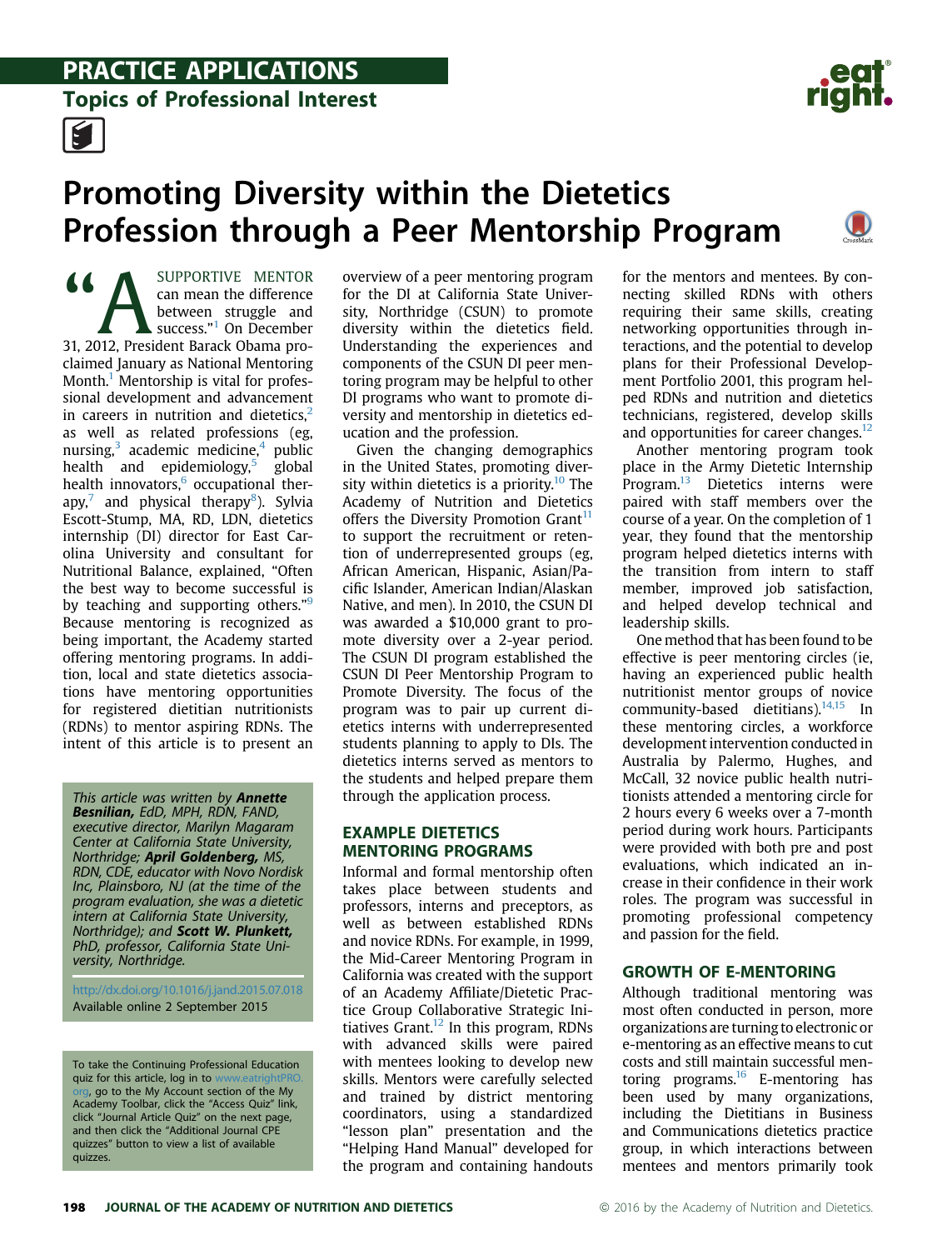place via e-mail or phone. Adding the electronic component saved money and expedited response time because mentees did not need to wait for sched-uled visits to ask questions.<sup>[16](#page-4-0)</sup> Online communication also opened up opportunities for mentees and mentors from rural areas to participate. With e-mentoring, mentors can have more than one mentee, and mentees can participate in more than one program. E-mentoring provides many advantages.

Based on the benefits of e-mentoring, the Academy designed its eMentoring program to search for mentor or mentee matches who best fit a participant's areas of interest, practice type, geographic location, preferred communication style, and more. $^{17}$ Since the introduction of the program in 2011, it numbers continue to grow, with currently 500 mentors and more than 2,000 mentees.

## **CREATING THE CSUN/WIC** DIETETIC INTERNSHIP PROGRAM

In June 2010, the CSUN/WIC (Special Supplemental Nutrition Program for Women, Infants, and Children) Dietetic Internship Program was awarded the Academy Diversity Promotion Grant. These funds were used to carry out a peer mentoring program to increase cultural diversity in dietetics. Located in the San Fernando Valley of Los Angeles, CSUN is considered one of California's largest universities, educating more than 35,000 students. With a population of 31.4% Latino for the 2010 fall semester, $18$  CSUN was certified by the US Department of Education as a Hispanic-Serving Institute. In 2008, 42.4% of the San Fernando Valley population was Latino and  $10\%$  was Asian.<sup>19</sup> For 2004-2005, CSUN was ranked fifth in the nation for bachelor's degrees awarded to Hispanic students. With a population of 8.2% Asian-American students, CSUN also ranked as 11th in the nation for bachelor's degrees awarded to all minority students for the 2004-2005 school year. The 2013 CSUN dietetic program's annual report showed that of 312 dietetics students, 98 were Hispanic (31.4%). These are all students, from freshman to senior years. However, of the 46 students that applied to dietetic internship program, only two were Hispanic (4.3%). The purpose of the peer mentoring program was to recruit and mentor underrepresented dietetics

students, to assist with acceptance to DIs, and ultimately to increase the diversity of RDNs so as to better represent the population.

Evidence shows that mentees can gain knowledge on how to grow their professional skills.[20](#page-4-0) However, mentors also can benefit from the relationship. Mentors may feel validated when receiving positive feedback from mentees, and mentors may become more inspired about their own careers when helping mentees develop their professional skills.

Many RDNs and dietetics students around the country have taken part in mentoring programs that have proved successful. However, most mentoring programs are by preceptors or RDNs already working in the field, and they rarely focus on a peer-to-peer mentoring program. Currently, limited studies exist that outline a peer mentoring program in the DI program designed to increase diversity in dietetics. Finally, studies are needed that demonstrate whether these peer mentoring programs are successful in promoting diversity in the field of dietetics.

## **BREAKING DOWN THE CSUN** PEER MENTORING PROGRAM

PEER MENTORING PROGRAM The peer mentoring program to promote diversity was developed to increase diversity in the field of dietetics by mentoring underrepresented dietetics students. Early recruitment and increasing the visibility of minority dietitians are important strategies to increase ethnic minorities and males into  $DIS<sup>21</sup>$  Recruitment began 9 months before the initiation of the program. Students were recruited at the California Dietetic Association conference in April 2011, California WIC Association conference in April 2011, and the Food & Nutrition Conference & Expo in October 2011. Flyers were sent to targeted undergraduate nutrition and dietetics programs, and promotion took place during DI site visits. In the second year of the program, mentees from year 1 participated in the recruitment process.

Mentees were invited to complete an online application for the program. In the first year of the program, 23 applicants applied and 14 were selected, and in the second year, 28 applied and 12 were selected. Mentees and mentors were paired, when possible, by commonalities such as attending

the same didactic programs in dietetics, growing up in the same area, or by ethnic group. Mentors met with the peer mentor coordinator to clarify expectations. Next, mentees and mentors attended a 1-day orientation together. The peer mentor coordinator provided the presentation and gave a peer mentoring handbook and other informational materials to the participants. At the onset of the program, mentees and mentors were provided with a cultural food project to assist with breaking the ice and building rapport between mentee and mentor. During the initial meeting, mentors and mentees were asked to develop a plan for maintaining frequent contact and communication. The dietetic interns were required to spend minimally 24 hours (4 hours per week for 6 weeks) with their mentees in person, by phone, by video chat, or by e-mail. Throughout the program, the mentors provided the mentees with helpful handouts, resources, and advice to coach and support them through the DI application process. The [Figure](#page-2-0) demonstrates the peer mentoring project steps and timeline.

In this program, the dietetics interns served as mentors, providing one-onone guidance through the DI application and interview process. At the completion of the program, the mentee interns that did match with a DI program were provided tips on successfully completing their DI by their mentors. Students who did not match were encouraged to meet with their mentors and DI director to work on areas of improvement to become stronger applicants the following year. Some of the suggestions included obtaining additional work experience, contacting the internship programs to obtain feedback on improving applications (become a stronger applicant), taking graduate-level nutrition classes to improve their grade point average, and continued working with the mentee or peer mentoring program.

## PROGRAM OUTCOMES IN THE FIRST 2 YEARS

All mentees came from underrepresented groups in dietetics. More specifically, the program was able to increase the number of Hispanic students matched with a peer mentor from 2 of 12 (17%) to 4 of 12 (33%),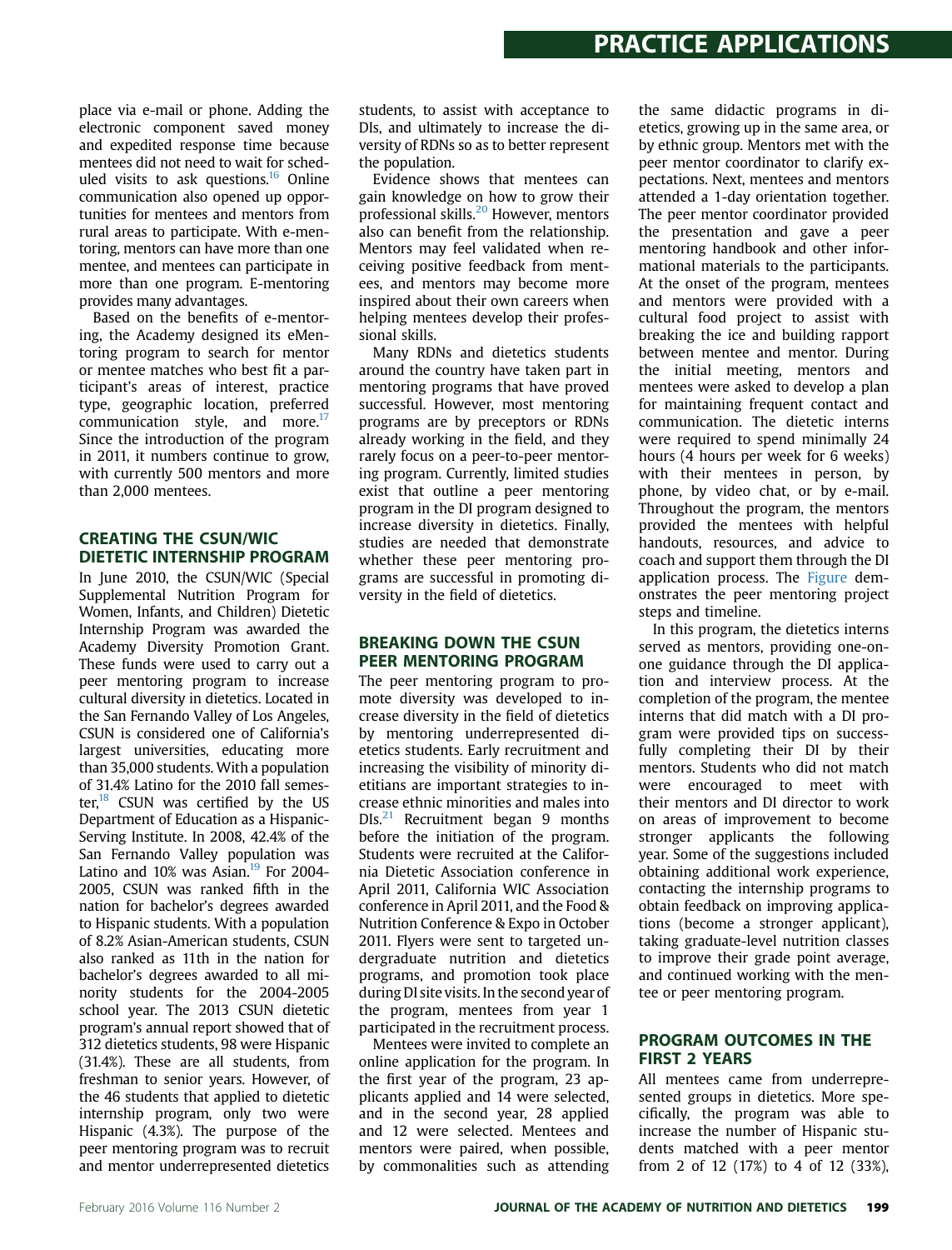## <span id="page-2-0"></span>**PRACTICE APPLICATIONS** PRACTICE APPLICATIONS

| Month         | Key tasks                                                                                                                                                                                                                                                                                                                                                                                                                                                                                                                                                                                                                                                                                                                                                                                                                                                                                                                                   |
|---------------|---------------------------------------------------------------------------------------------------------------------------------------------------------------------------------------------------------------------------------------------------------------------------------------------------------------------------------------------------------------------------------------------------------------------------------------------------------------------------------------------------------------------------------------------------------------------------------------------------------------------------------------------------------------------------------------------------------------------------------------------------------------------------------------------------------------------------------------------------------------------------------------------------------------------------------------------|
| April-August  | Recruitment of mentees through professional and student organizations (eg, California Dietetic As-<br>sociation conference, California WIC (Special Supplemental Nutrition Program for Women, Infants, and<br>Children) Association conference, Food & Nutrition Conference & Expo).<br>Develop and distribute flyers to various undergraduate nutrition and dietetic programs.<br>Provide information and flyers to employees and preceptors during site visits and meetings.<br>$\bullet$                                                                                                                                                                                                                                                                                                                                                                                                                                                 |
| April-August  | Meet with faculty, partners, and advisory board.<br>$\bullet$<br>Develop training and orientation materials.<br>$\bullet$<br>Launch website and prepare application.<br>$\bullet$<br>Mentors who are dietetics interns are selected through the April dietetics internship match.<br>$\bullet$                                                                                                                                                                                                                                                                                                                                                                                                                                                                                                                                                                                                                                              |
| August        | Provide a link for students who are interested in participating in the mentoring program as mentees<br>$\bullet$<br>to complete an online application.                                                                                                                                                                                                                                                                                                                                                                                                                                                                                                                                                                                                                                                                                                                                                                                      |
| September     | Review applications.<br>$\bullet$                                                                                                                                                                                                                                                                                                                                                                                                                                                                                                                                                                                                                                                                                                                                                                                                                                                                                                           |
| October       | Interview and select mentees.<br>$\bullet$<br>Administer pretest to all mentors and mentees.<br>$\bullet$<br>Conduct mentoring and cultural diversity training for all mentors and staff.<br>$\bullet$<br>Host orientation for the new mentors and mentees, and go over program requirements.<br>٠                                                                                                                                                                                                                                                                                                                                                                                                                                                                                                                                                                                                                                          |
| October-March | Mentors and mentees spend 24 hours working together, meet monthly as a group, and attend<br>$\bullet$<br>advisement sessions and dietetics internship support classes.<br>The program coordinator will obtain feedback and implement changes if necessary.<br>$\bullet$<br>Mentors and mentees work together on a cultural diversity project (eg, culturally diverse recipes,<br>health practices).<br>Mentors assist mentees with the dietetic internship application process. They review the mentee<br>$\bullet$<br>application, letter of recommendation, statement of purpose, and so forth.<br>Mentors encourage mentees to apply and submit completed and competitive application to dietetics<br>internship programs.<br>Throughout the mentoring program, mentors are required to conduct outreach and recruitment and to<br>participate in career days to encourage future students to participate in the peer mentoring program. |
| April         | Collect posttest and evaluation data as well as dietetics internship matching data.<br>$\bullet$                                                                                                                                                                                                                                                                                                                                                                                                                                                                                                                                                                                                                                                                                                                                                                                                                                            |
| April-May     | Wrap-up session and meeting: mentor and mentees meet after the DI Match Process.<br>$\bullet$<br>If mentee is matched to a dietetics internship program, mentors provide tips for success information.<br>$\bullet$<br>If mentee is not matched to a dietetics internship program, the mentors continue working with the<br>٠<br>mentee to provide guidance and ways to improve their application process to apply again.                                                                                                                                                                                                                                                                                                                                                                                                                                                                                                                   |
| Summer        | Assess outcome measures.<br>$\bullet$<br>Write evaluation report.<br>$\bullet$<br>Present results to advisory board.<br>$\bullet$<br>Look for funding opportunities to expand the program to first-year Didactic Program in Dietetics<br>students.                                                                                                                                                                                                                                                                                                                                                                                                                                                                                                                                                                                                                                                                                          |

Figure. Timeline and key tasks of California State University, Northridge (CSUN) Peer Mentoring Program.

Asian students from 1 of 12 (8%) to 3 of 12 (25%), African-American students from 1 of 12 (8%) to 2 of 12 (17%), Middle Eastern students from 2 of 12 (17%) to 3 of 13 (23%), and males from no males to 3 of 12 (25%) males. The mentors, mentees, DI preceptors, and employers were evaluated at the end of the 1-year program. Seven of 11 students (64%) who applied to DIs gained acceptance into an accredited DI

program. Two who did not match reapplied the following year and were accepted into DI programs. Thus, nine of 11 (82%) were eventually accepted into an accredited DI program. Of the mentees who were accepted into an accredited DI program, 10 of 11 (92%) believed the peer mentor program contributed to their success. For example, one mentee stated, "What I enjoyed the best about this program was having support and guidance from my mentor (someone who really knows about the process and was accepted into a program) during this stressful process." In general, the mentees articulated that they related more to individuals who had recently experienced the same process (ie, their mentors), rather than an established RDN who might have had very different requirements or experiences.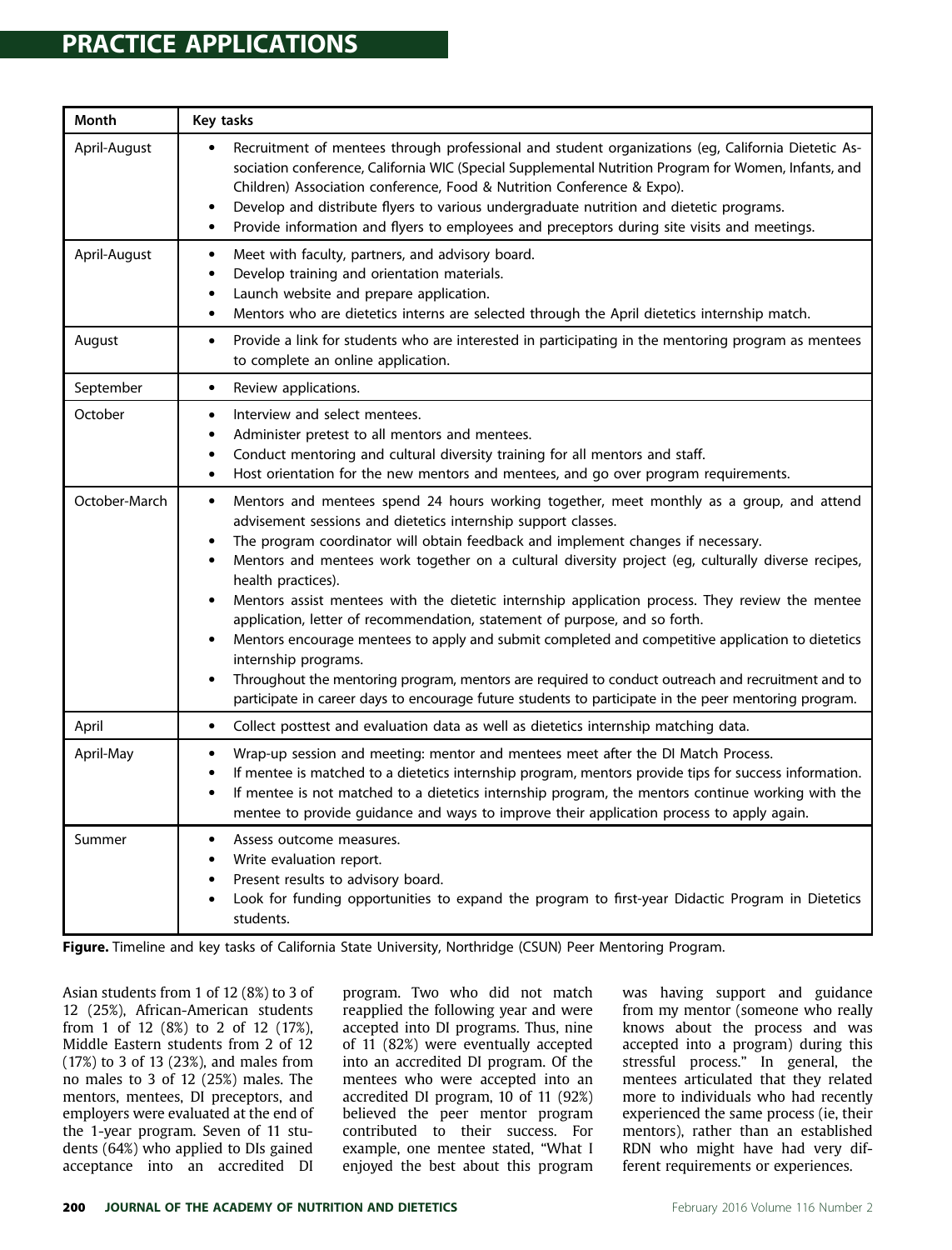Evaluation also indicated the value of the program to the mentors. All of the mentors rated their experience as very positive. For example, one mentor stated, "I feel this program gave me important experience in how to provide support and guidance as a mentor." Most of the mentors discussed their appreciation for the opportunity to guide a future professional in the field, and looked forward to other opportunities to contribute to the profession in a mentoring role. They also expressed an increased knowledge of cultural diversity from working with diverse populations.

All of the employers and 72% (15 of 21) of the preceptors surveyed agreed the dietetic interns were wellprepared and provided with excellent nutrition education in a multicultural setting. Feedback received by the DI director from employers and preceptors at an advisory board meeting regarding the program was very positive. Specifically, they believed that increasing the cultural diversity of the dietetics interns was beneficial because they could better represent the populations served.

en<br>Although the program was generally considered a success, there were some barriers. Because of the recent development of the program the number of applicants that applied to the program was smaller than expected for year 1. By year 2, more students were aware of the program and applied to be mentees. The program was also faced with a limited number of mentors. The DI program was limited to 12 interns; thus, only 12 mentors were available. During year 1, two mentors agreed to mentor two students each (instead of one). All mentors were simultaneously completing their DIs and were required to complete 1,216 hours of supervised practice. Furthermore, most of the mentors were taking two graduate-level courses, so they were challenged by time constraints. Finding time when both mentee and mentor were available was an additional barrier.

One way to overcome these barriers is to possibly develop a peer mentoring academic class, making the peer mentoring part of the DI rotation and experience hours and possibly looking at additional funding for and expanding of the DI program. For example, the funding by the Academy covered the cost of the peer mentor coordinator, orientation speakers, room and food costs, materials, supplies, and travel costs to the Academy Diversity Action Committee meeting. Additional funding could cover transportation costs for mentors and mentees, additional trainings, and possibly even a stipend for the mentors.

## **LESSONS LEARNED**

With its current success, the CSUN peer mentoring program plans to continue seeking additional funding to expand the program. In addition, it plans to identify students early in the program to assist them with obtaining experience, study skills, and networking to better prepare them for success. If able to obtain additional funding, the program will seek a larger pool of mentees and expand its outreach process through local and professional organizations.

It is important that RDNs continue to serve as mentors while being mentored by other professionals. We must continue to provide mentor programs. In doing so, we will be able to grow as a whole and fortify the future of our profession.

Through evaluation of similar mentoring programs, we found that other mentoring programs do not have follow-up data from their participants. Many mentoring programs evaluate their efficacy with an end-of-program survey or post-intervention interview but do not assess the long-term outcomes of these programs.<sup>[13,14](#page-4-0)</sup> The CSUN peer mentoring program stays in touch with mentees so that follow-up data can be collected on the program. A survey through SurveyMonkey [\(https://www.surveymonkey.com/\)](https://www.surveymonkey.com/) was administered after the completion of the program. In the summer after the program, the outcome measures were assessed, and an evaluation report was written and presented to the Advisory Board. Mentors were encouraged to continue communicating with mentees through e-mail or in-person meetings. Mentoring programs could benefit by staying in touch with mentees and mentors so that long-term data can be collected on the effectiveness of these programs.

## **IMPLICATIONS FOR DIETETICS RESEARCH AND PRACTICE**

Given that the CSUN program was able to increase the diversity of the Latino, Asian, African-American, Middle Eastern, and male dietetics interns in the program, and was well received by the mentees, preceptors, and employers, the concept of peer mentoring could be expanded to other DIs. Possible further research would include mentorship programs for dietetics students and high school students considering a career in dietetics. In addition, further research could be conducted on the benefits of dietetics intern training in cultural diversity.

With incorporating peer mentoring in all areas of dietetics, practitioners can help increase awareness of dietetics and nutrition as a health profession, increase the number of ethnically diverse professionals in nutrition and dietetics, increase the number of ethnically diverse RDNs, and model a program designed to increase the success of these students as they move into careers. Suggestions for activities at DI programs include:

- development of a school-tocareer pathway into a health profession for underrepresented students through a partnership with local schools, colleges, and universities;
- early outreach and assignment of a mentor to community college students planning for a career in dietetics through a partnership with a local community college;
- development of a mentoring program for employees to facilitate entry to and success in the dietetics program or profession;
- concurrent internship and service as a peer mentor to master's leveldietetics intern students; and
- collaboration with professional organizations to offer career opportunities, internships, and volunteer work.

Based on pilot data, we know that mentees do better in their internships when they are mentored as undergraduates, but we tested the program only with students who were in their senior year. With future interventions, there is a need to start mentoring early, so that we can provide more guidance to students in